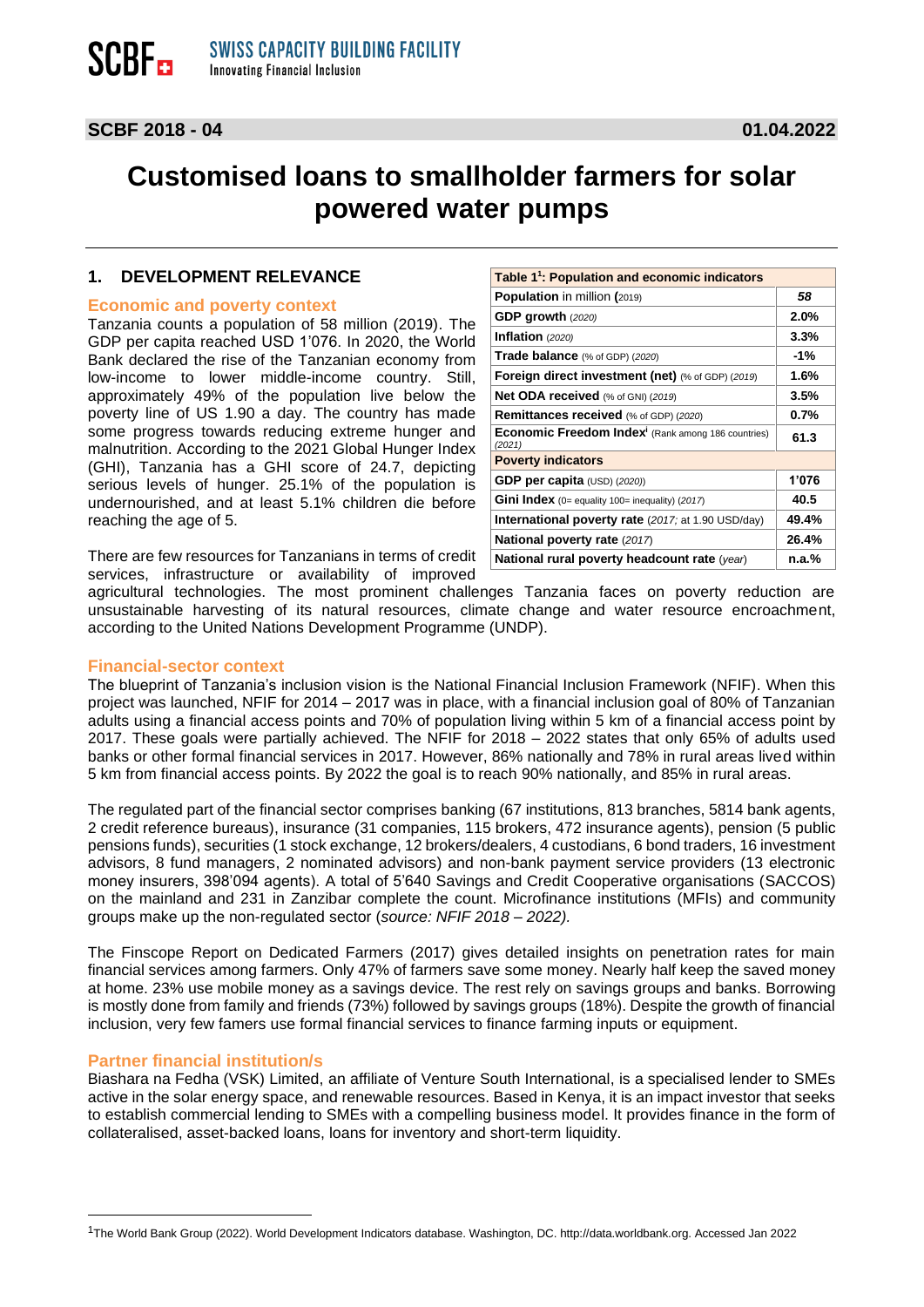## SCBF a

Biashara is the majority shareholder of Venture South Uganda Limited (VSU). VSU replicates the same lending model to the Ugandan solar sector. It is also active in agri-finance, specifically warehouse financing (a form of inventory financing).

Simusolar Limited (Tanzania) and Tulima Limited (Uganda) are affiliates of Simusolar, Inc. (USA). The companies distribute, sell and service solar-powered agricultural equipment (solar water pumps – the "specific asset "of this intervention and solar fishing lights). It sells to farmers on a cash basis as well as under a leaseto-own model.

## **2. INTERVENTION APPROACH**

### **Capacity-building needs**

Lack of finance is a recurring problem for SMEs, in particular for young companies in emerging economies such as Tanzania and Uganda. Commercial Tanzanian banks and MFIs provide very limited finance to the solar sector. Therefore, this project explored the opportunity to establish commercial lending for solar for productive use in the agriculture space in Tanzania.

Solar-powered water pumps (SWPs) was an almost completely new product in the market, when Simusolar set out to build up distribution, servicing and developing the pay-as-you-go (PAYGO) functionality for SWPs in Tanzania.

### **Main activity areas (goals, targets, resources & time frame) and outputs**

Biashara na Fedha (VSK), a Kenyan entity, developed the contractual framework for lending to Simusolar, which is based in Tanzania. We initially developed a collateralised, revolving credit facility. Its contractual complexity proved to be a problem for obtaining the required approval of the contract by the Tanzania Central Bank (TZCB). Without TZCB's approval, the cross-border repayments to Biashara could not be done, and funds had to remain reinvested in SWPs until this hurdle was cleared.

The first agreement was subsequently replaced with a more standard loan agreement in Tanzania, which helped to clear the hurdle with TZCB. A separate agreement between VSK and Simusolar, Inc. (US parent company) accommodated performance-based incentive payments (essentially sharing collection proceeds above a minimum threshold) agreed between the companies.

The effort to develop a receivable-based contractual framework was not lost though. We have used it with other clients in Kenya, where no such issue exists with the Central Bank.

Simusolar designed the underwriting process of SWP clients, the tools to digitise underwriting, technical service, and distribution. At the end-user (smallholder) front, a number of customised financing arrangements were tested, including fixed instalments, repayment periods tailored to harvests, variability of financing period and size of down payment.

Simusolar projected sales of 160 units in 2018 (actual 74), 438 units in 2019 (actual 202), 480 units in 2020 (303, of which 71 were in Uganda) and 750 units in 2021 (actual 418, of which 113 in Uganda). The lower volume of actual highlight the difficulties of marketing a new product and the impact of an unexpected pandemic. Tulima Solar Ltd., Simusolar's affiliate company in Uganda, initiated operations in late 2019. Uganda's economy is more developed that Tanzania's, with a strong focus on agriculture, which contributed to the SWP sales.



**Simusolar distribution network**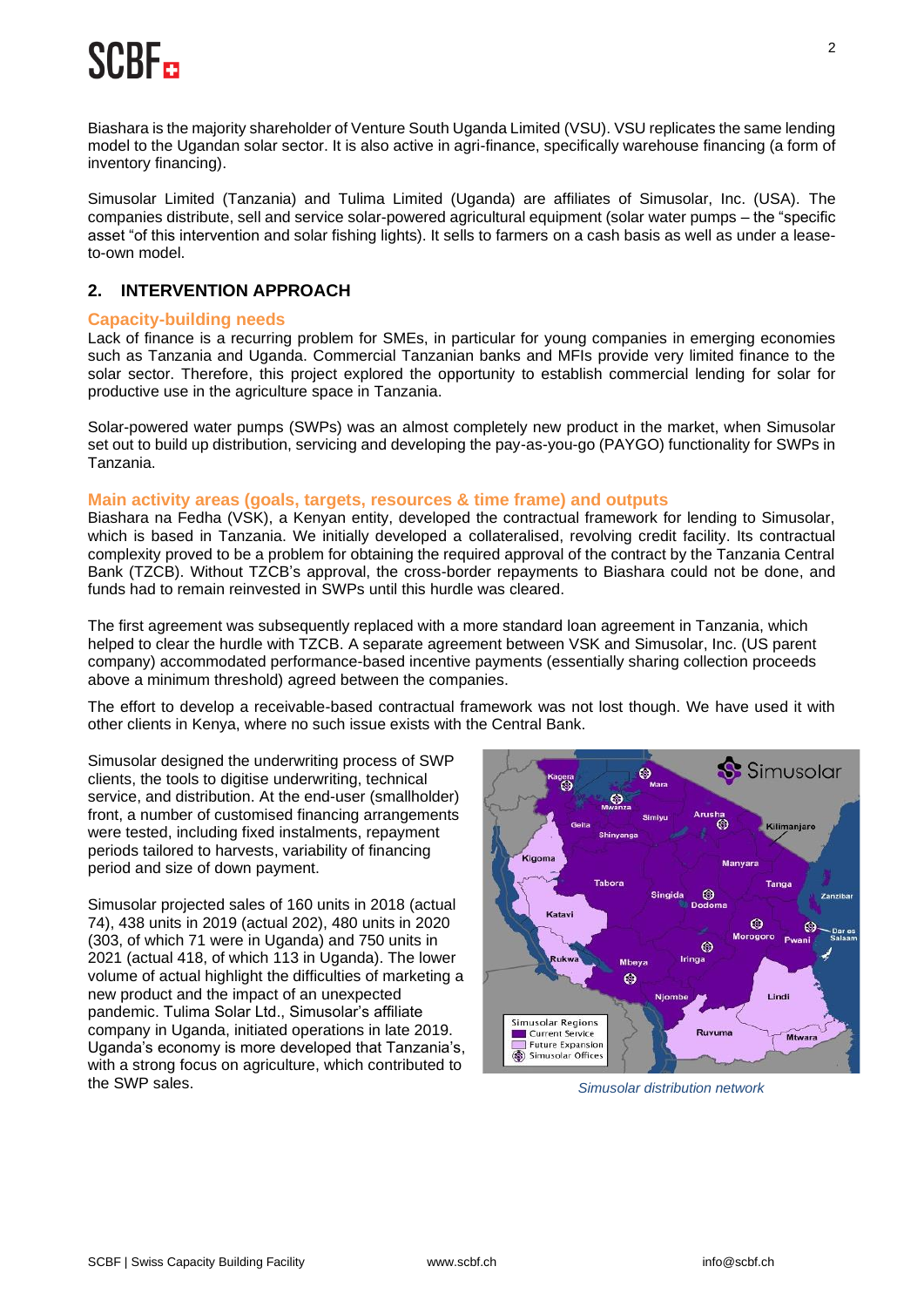## **3. RESULTS ACHIEVED AND NOT ACHIEVED**

## **Client-level**

Client satisfaction, among a number of other outcome indicators, has been measured for three years since 2019 with the 60 Decibels Survey (Acumen Lean Data). Simusolar's customer-base is predominantly poor: 67% of clients are below the poverty line of USD 3.2 per person per day, compared to the rural rate of 82%, and the average land irrigated is 1.7 hectares. Non-customers were also surveyed. Their responses are very interesting and valuable to understand the issues and then adjust marketing, distribution and service. Both customers and non-customers were typically male, of similar age, and had a similar income profile, and own and/or irrigate land of similar acreage. These surveys were done in Tanzania.

Farmers consistently indicated that financing was key to their purchase, with 90% indicating there was no alternative to Simusolar. Under 2% of customers had prior access to a solar pump, while only 3% of customers reported having access to an alternative to Simusolar's financing plan.

According to the survey 2021, 67% of all customers said their life had "very much improved" or slightly improved". Increased land in use, higher productivity, and more harvests per year were listed as key factors. 2

The primary economic benefits reported were savings in time and money, including the cost of fuel, as 54% of customers used a fuel pump before Simusolar and 21% a treadle pump. Over half of the customers (56%) experienced increased incomes with 18% reporting at least a 50% increase and 22% reporting an increase of 25 to 50% due to reduced costs (64% of respondents).

72% of the farmers reported increased farm productivity. 71% of this group realized the increase without cultivating additional land. 29% reported increased production due to increased area under cultivation, indicating expanded capabilities (higher watering efficiency).

Acquisition of an SWP lowers the dependence on rain-fed irrigation, as indicated by 64% of farmers irrigating all of their land using the SWP last year.

*"We no longer use a lot of energy to get water. I have increased my income through selling vegetables. This income helps my children to get the pocket money for school, and also serves the home basic needs like food."*

#### *Zena Nyamagwira, water pump user*

58% of the spouses indicated that their work burden had decreased (48% reported a huge reduction) with the pump. Women often bear the burden of manual watering in the household, taking up much of their time that could be used for other income generation or life-improving activities.

*"Simusolar is a wonderful company and it helps a lot of people. For me getting clean water was a problem but now my kids don't have to walk a long distance to get water."*

#### *Female water pump user*

*"Since I have started using the solar water pump I have expanded my activities. Instead of just farming flowers as I did before, now I can manage to irrigate a large area and have other crops on my farm."*

*Pantaleo Kuyenga, water pump user*



 $2$  60 Decibels Survey 2021 interviewed 498 respondents, of which 232 were active customers of Simusolar (18% women), 40 inactive customers, and 226 non-customers.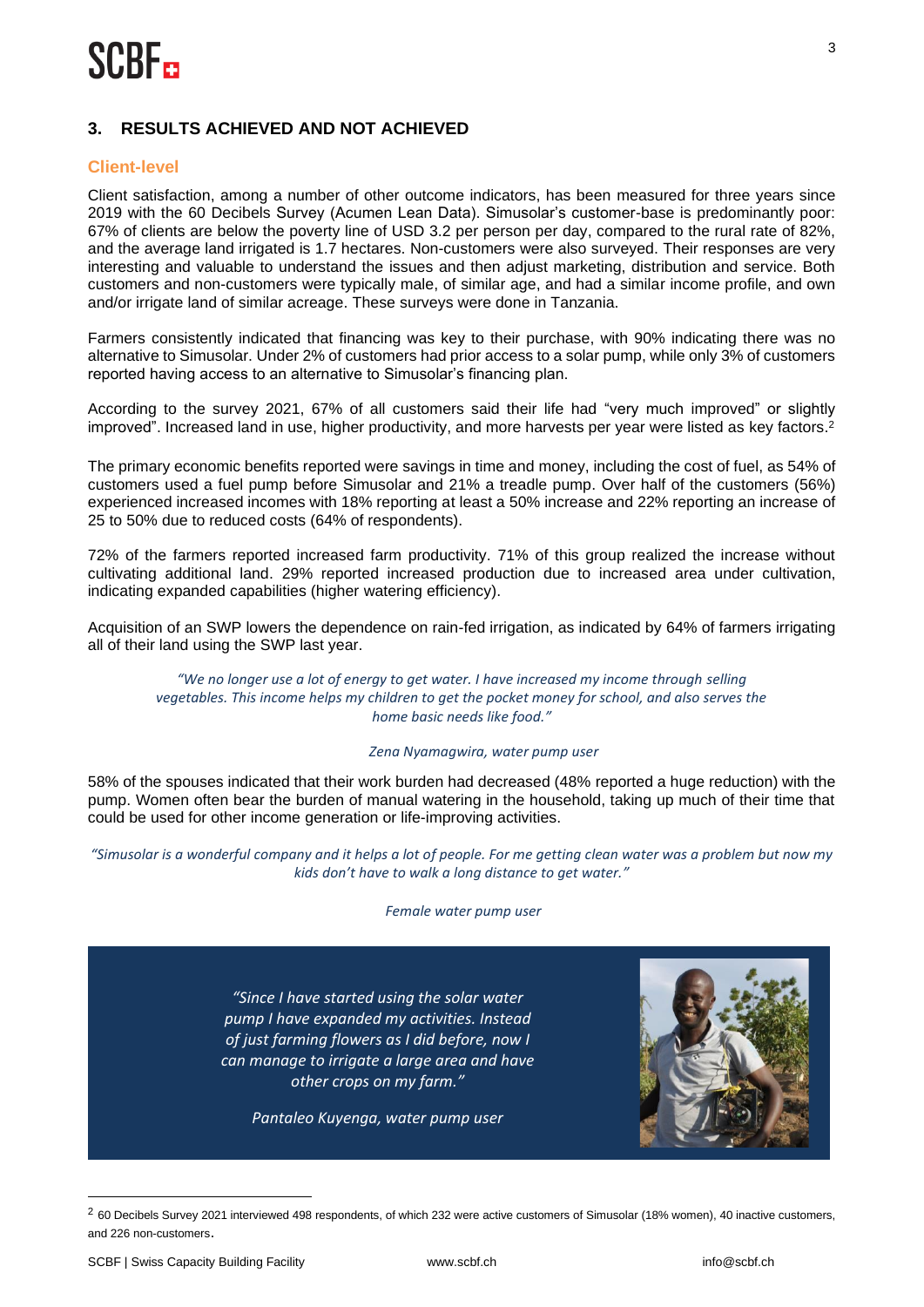## **SCBF**



Steady flow of water using 00  $\ddot{\mathbf{o}}$ SWPs for manual irrigation

Set-up and demonstration of SWP

Traditional way to collect water

The net promoter score (NPS) is a gauge of satisfaction and loyalty. Anything above 50 is considered excellent. Simusolar's latest measurement showed NPS 42, which is above the East Africa average (38), agriculture average (30) and slightly lower than the energy average (45). Only 37% of the customers reported experiencing challenges with using Simusolar water pumps. Customer service, increased pump pressure requiring stronger, larger motor and hence more power, and a need for batteries or inverters to make up for the lack of sunlight during cloudy days were the most cited challenges.

Non-customers are interested in the pump as well, but indicated affordability as the main issue in their decision to purchase. Affordability, longevity or durability and warranty/servicing are the top three factors considered when making a decision. These are areas for Simusolar to improve its NPS.

Avoidance of CO2 emissions by employing SWPs is a measurable metric of employing this technology. Based on the 60 Decibels survey data, Simusolar estimates that of the 1'000 units sold, 700 have replaced pumps run previously with diesel generators. CO2 emissions are assessed at 5.36 tonnes/year/ pump. Therefore, **the 1'000 SWPs sold translate to 3'752 tonnes of CO2 emissions avoided per year.** 

## **Partner-financial institution level**

Biashara aimed to pioneer (i.e. design, test and scale) lending to a solar company focused on solar equipment for productive use in agriculture. Simusolar launched distribution of solar water pumps in Tanzania around the project start in 2018. At a later stage, the project scope was extended to include its operations in Uganda.

### **Project goals achieved include**:

- *Execution of cross-border lending*: Biashara did not have an office in Tanzania. Lending to Simusolar was to be its first test to lend in Tanzania.
- *Promoting access to finance for productive use solar***:** The lack of finance is a generally well-known constraint to MSMEs, especially in emerging markets. This intervention succeeded in targeting new subsectors within solar - the productive use space and smallholder farmers as the main customers.
- *Customised loans*: The project successfully introduced and tested loans with repayment terms tailored to harvests to mirror the cash flows of farmers.
- *Lending in local currency*: Ideally, SMEs wish to raise debt in their local currency. However, as start-ups with a limited track record and few bankable assets, they are not attractive to local financial institutions. Biashara lends in the local currency as well as hard currency, which makes its lending fairly unique for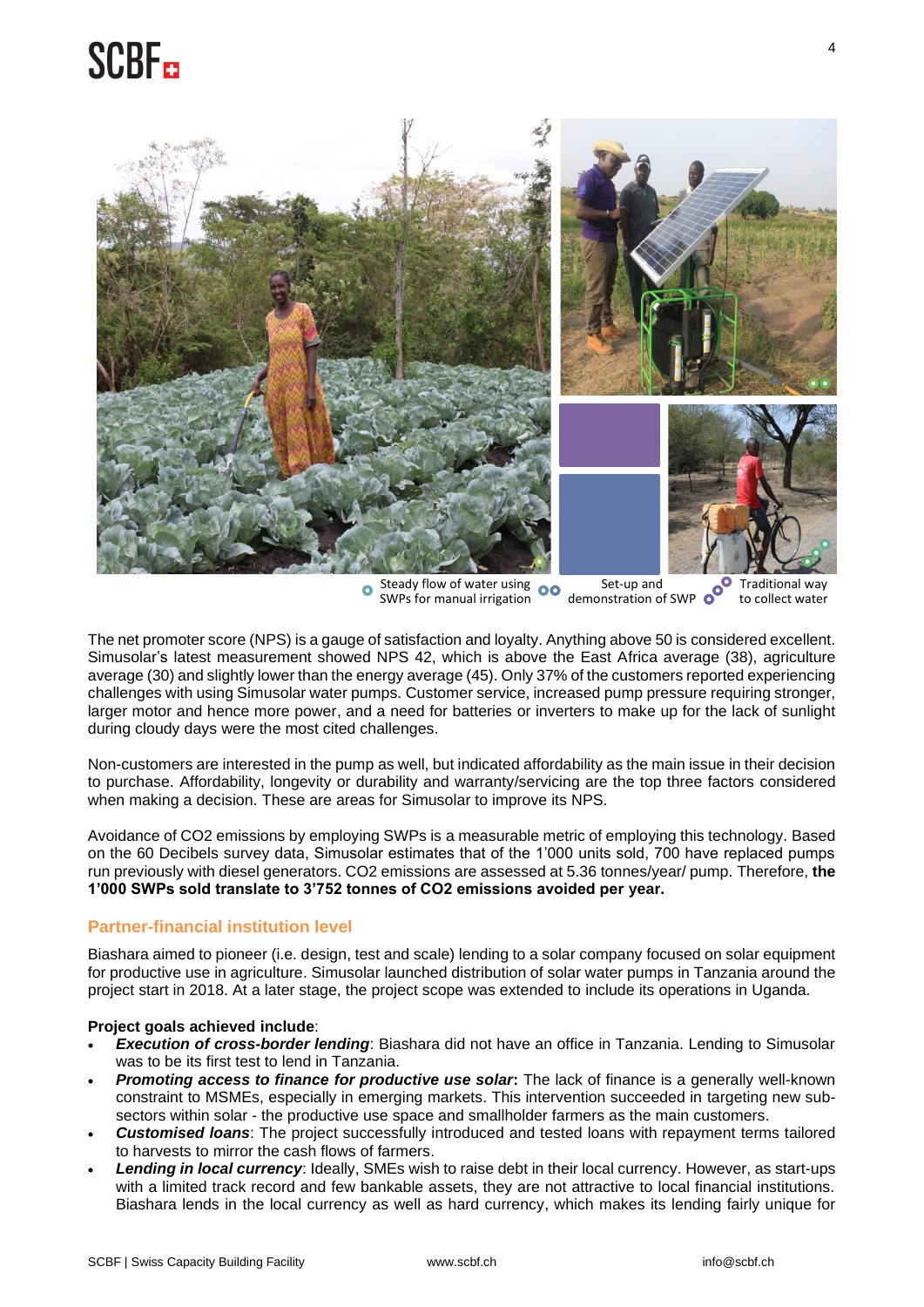## **SCBF::**

local SMEs. Power Africa Tanzania (USAID) indicated that they were not aware of any lender having financed productive-use solar in Tanzanian Shillings (TZS) before.

• *Resource mobilisation*: Existing and new funders disbursed USD 1.42 million in fresh funds to Biashara during the project period, while Simusolar raised USD 9.2 million debt and 4.8 million equity to Simusolar since project start

### **Project goals not or partially achieved**:

- The *administrative and operational burden* on Biashara and Simusolar to implement the financing was much higher than expected. We underestimated the complexity of Tanzania's macro-economic environment, particularly cross-border capital flows and the development stage of the banking sector. We had issues remitting funds, because some funds that had to be tracked down or were temporarily withheld by the bank.
- *Limited up-take of customized loans*: Farmers prefer having loans that are repaid regularly with a fixed instalment amount. Only about 10% of the farmers choose the customized repayment option. One reason could be that most farmers harvest continuously throughout the year collecting more than one harvest and their associated cash flows. Regular repayments are easier to handle. Certain items such as seeds have a higher priority after the harvest suggesting that while the post-harvest cash flow is higher deferred, household consumption and other farm investments possibly have a higher priority in the use of cash.
- Loan portfolio performance on SWPs in Tanzania was initially negative (but positive compared to loans for fishing lights offered by Simusolar). Some of the "growing pains" resulted from SWPs being a new

technology and product, in-house development by Simusolar of the payas–you-go (PAYGo) technology, attempts to tinker with the PAYGo mechanism, misappropriation of repayments by sales agents, and a geographically diverse and dispersed market.

With the experience gained in Tanzania, *Simusolar set out to build up its busines in Uganda in 2019*. The COVID-19 pandemic significantly impacted the initial years and sales are picking up slowly. The loan portfolio performance on SWPs in Uganda has been positive, whereas the performance in Tanzania has improved.



*Simusolar branch in Mwanza*

## 4. **LESSONS LEARNT**

- The sales target of 1000 SWPs was achieved in December 2021, with 997 units sold, however this was two years later than originally planned. This is because the marketing and sale of SWPs proved to be a much more complex task than originally envisioned. The total cost of an SWP and ancillary items (water pipes, tanks) ranges from USD 700 to 5'000, with an average of USD 2'100. That is a sizable sum for local farmers, particularly smallholder farmers. Investing in SWP competes with other potential farming items such as livestock (also bought as an easily tradable savings item), seeds or household assets such as motorcycles, TV sets or used cars.
- Two years of the pandemic also weighed heavily on smallholder farmers (end-users), as well as impacted Simusolar's ability to drive marketing, implement sales and provide after sale services within the timelines of the project. Lockdowns, movement restrictions, curfews, and reduced access to other, complementary sources of income for farmers also played a role. Simusolar was also confronted with supply chain disruptions, delay in ports, logistics and customs, difficulty to execute on fundraising plans (both debt and equity), and staff affected by the COVID virus.
- Biashara na Fedha financed a total 150 SWPs. We initially made losses on financed units in Tanzania during the initial project phase. After-sale service quality issues and control boxes not working well affected repayments. Additionally, the uncertainties brought about by the pandemic restrained our lending appetite. These learnings helped identify and solve the technical glitches which prevented clients from paying on time and hence improved the loan instalment collection. It paved the way for improved implementation in Tanzania and the roll out in Uganda, where units financed have been profitable.